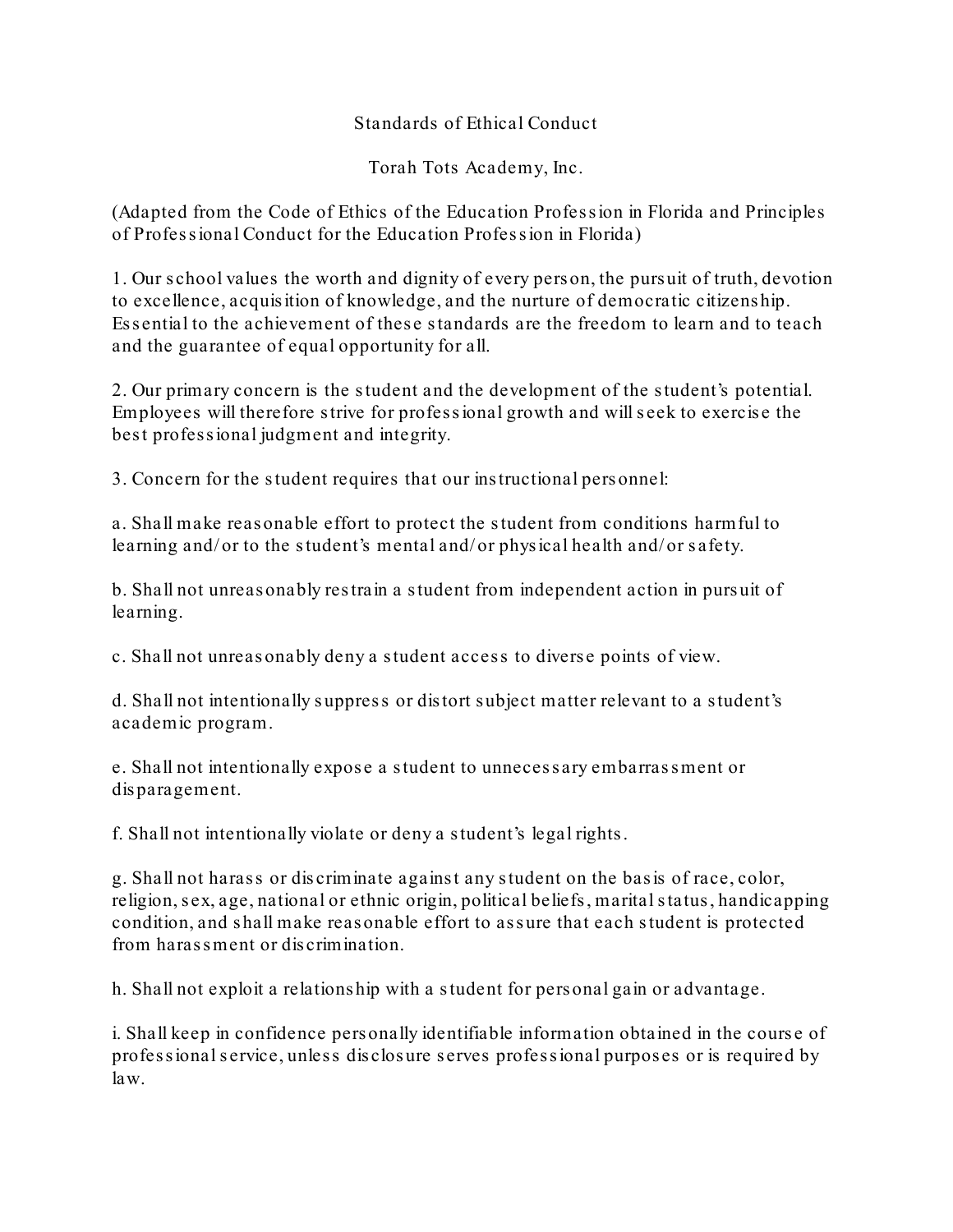4. Aware of the importance of maintaining the res pect and confidence of colleagues , of students, of parents, and of the community, employees of our school must display the highest degree of ethical conduct. This commitment requires that our employees:

a. Shall maintain hones ty in all profes s ional dealings .

b. Shall not on the bas is of race, color, religion, s ex, age, national or ethnic origin, handicapping condition if otherwis e qualified, or s ocial and family background deny to a colleague profes s ional benefits or advantages or participation in any profes s ional organization.

c. Shall not interfere with a colleague's exercis e of political or civil rights and res pons ibilities .

d. Shall not engage in haras sment or discriminatory conduct which unreas onably interferes with an individual's performance of profes s ional or work res pons ibilities or with the orderly processes of education or which creates a hostile, intimidating, abusive, offens ive, or oppres s ive environment; and, further, s hall make reas onable effort to assure that each individual is protected from such harassment or discrimination.

e. Shall not make malicious or intentionally fals e s tatements about a colleague.

Training Requirement: All ins tructional pers onnel and adminis trators are required as a condition of employment to complete training on these standards of ethical conduct.

Reporting Misconduct by Instructional Personnel and Administrators: All employees and adminis trators have an obligation to report mis conduct by ins tructional pers onnel and s chool adminis trators which affects the health, s afety, or welfare of a s tudent or fellow s taff member. Examples of mis conduct include obs cene language, drug and alcohol use, disparaging comments, prejudice or bigotry, sexual innuendo, cheating or tes ting violations , phys ical aggres s ion, and accepting or offering favors . Reports of mis conduct of employees or adminis trators s hould be made to Joe Sharp, Executive Director; 561-470-5000; jsharp@hilleldayschool.org

Reports of mis conduct committed by adminis trators can als o be made to the Pres ident of the board of directors . Legally s ufficient allegations of mis conduct by Florida certified educators will be reported to the Office of Professional Practices Services. Policies and procedures for reporting mis conduct by ins tructional pers onnel or s chool adminis trators which affects the health, s afety, or welfare of a s tudent are pos ted on our s chool's webs ite

Reporting Child Abuse, Abandonment or Neglect: All employees and agents have an affirmative duty to report all actual or s us pected cas es of child abus e, abandonment, or neglect. Call 1-800-96-ABUSE or report online at: [http:/ / www.dcf.s tate.fl.us / abus e/ report/.](http://www.dcf.state.fl.us/abuse/report/)